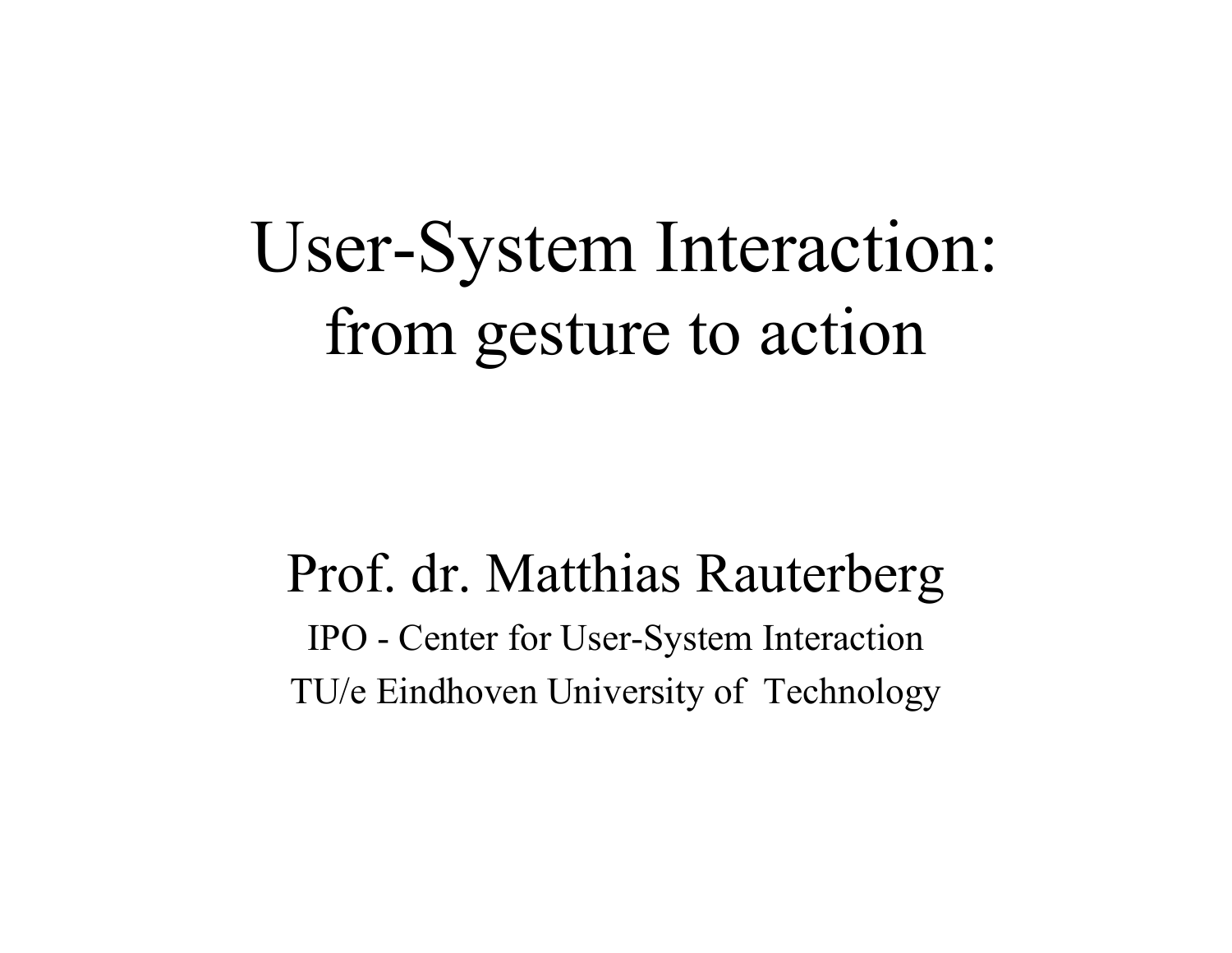## The optimization problem



**of the user interface**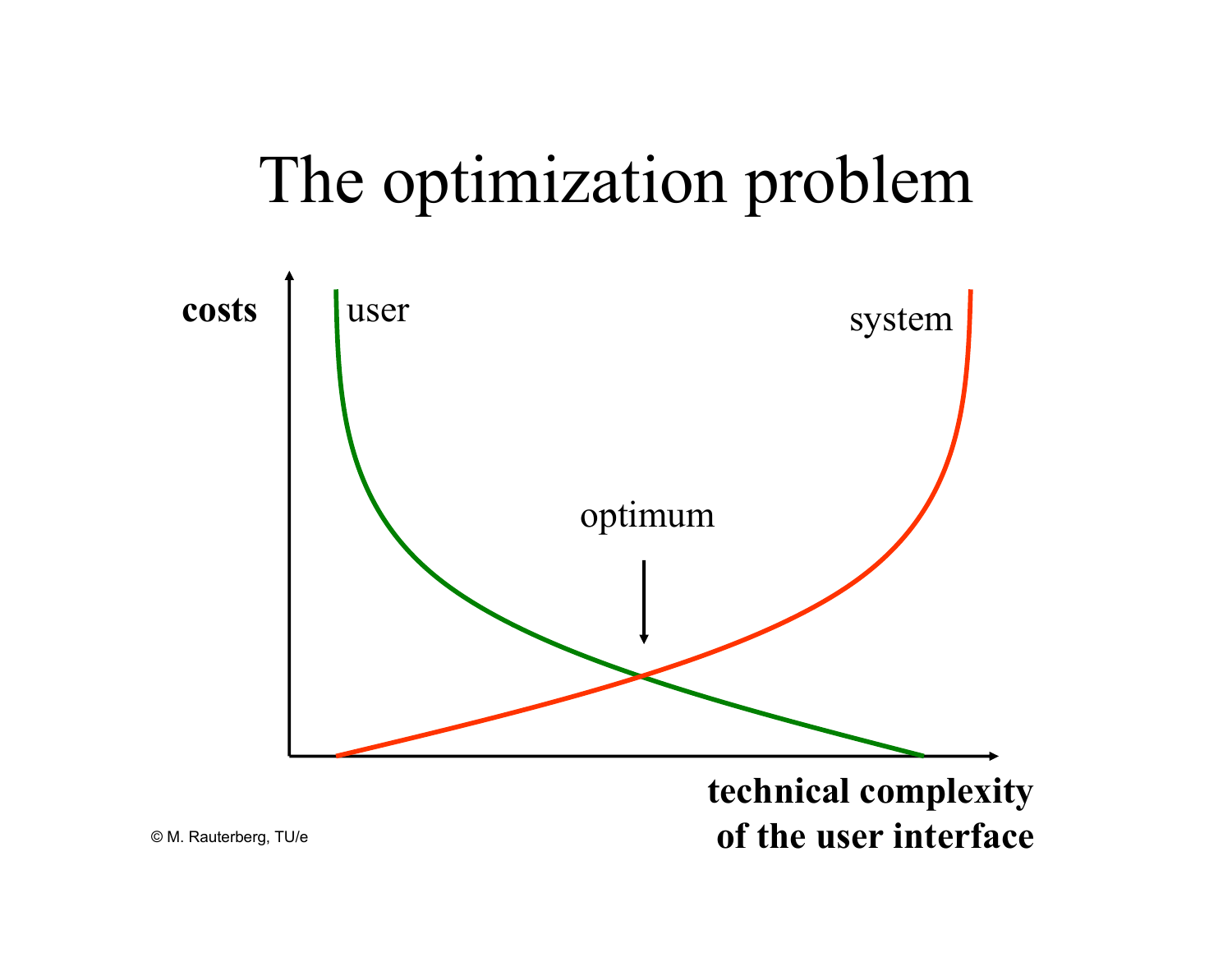## What are the research topics of USI?



- **Working domain Communication / Co-operation**
	- **Home / Office Environment**
	- **Financial / Medical Sector**
	- **Knowledge Management**
	- **Product / Process Industry**
	- **Transportation / Logistic**
	-



- **computer vision based input**
- **speech input / output**
- **tactile input / output**

© M. Rauterberg, TU/e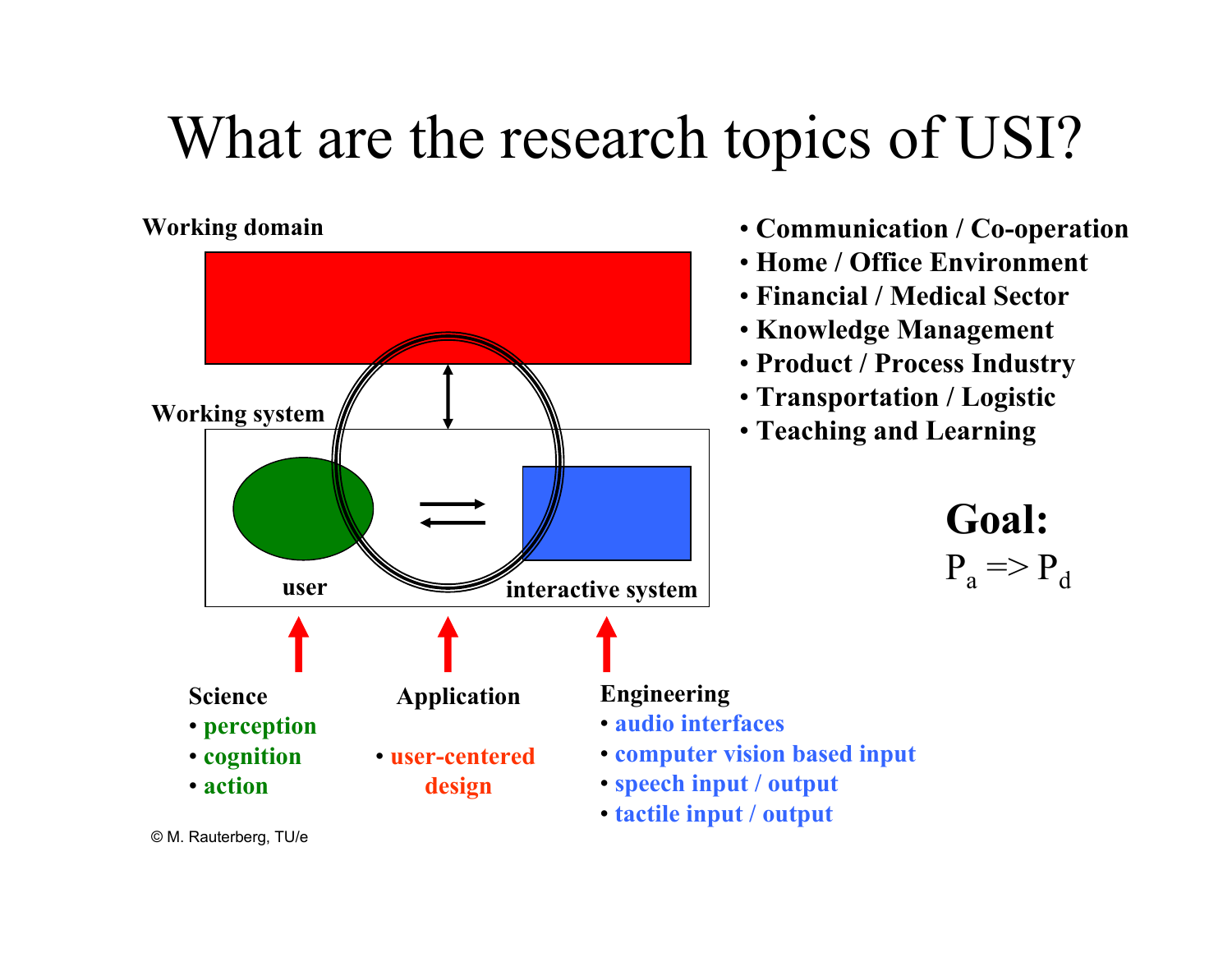### Two Trends in User Interface Technology





Cooperative buildings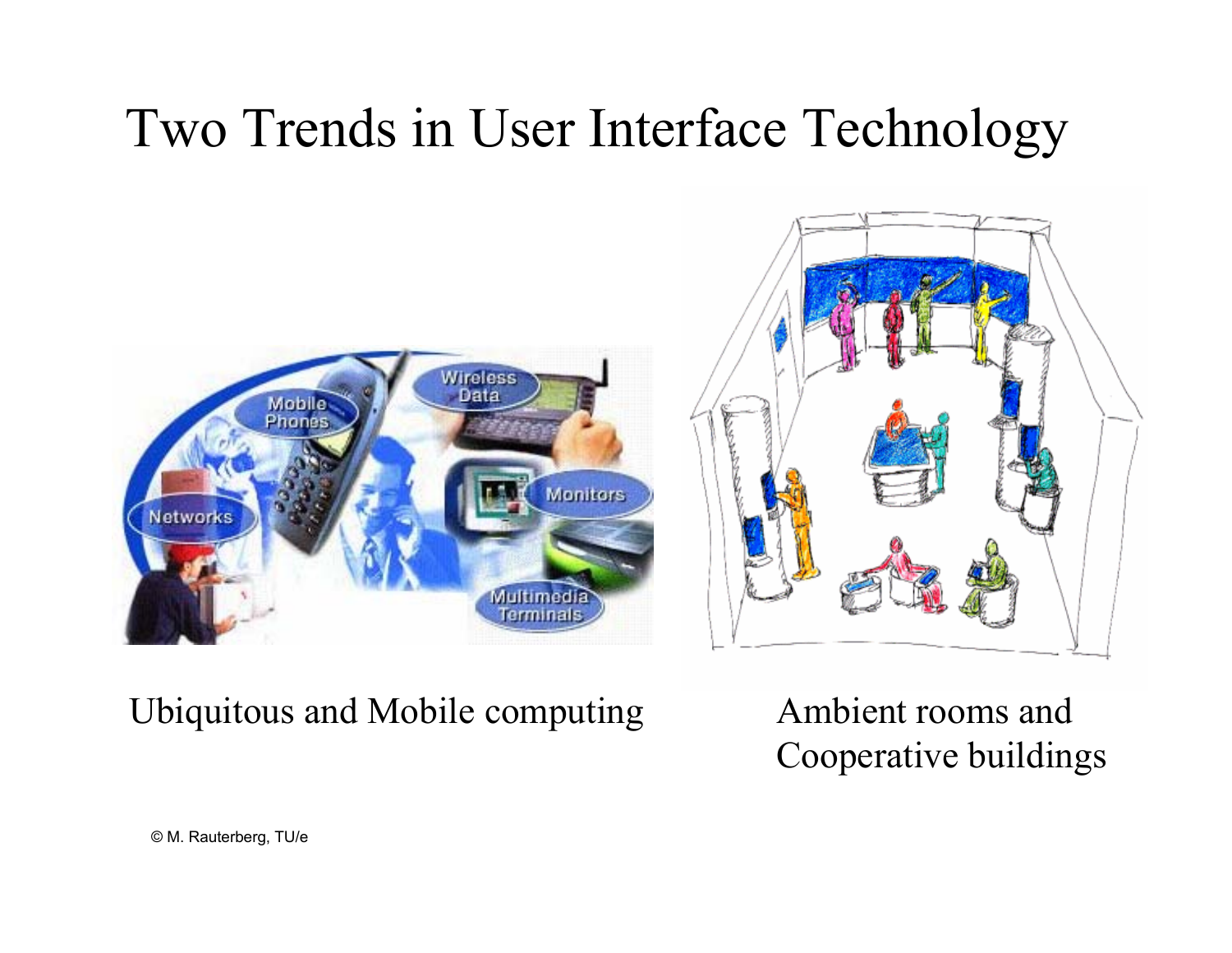# What are the technical challenges?

#### • **New interaction styles**

- $$ speech input/output
- –computer vision based input (e.g., gestures)
- –audio interfaces (e.g., non-speech audio)
- tactile and force feedback
- **New interface concepts**
	- –adaptive and intelligent software
	- natural user interfaces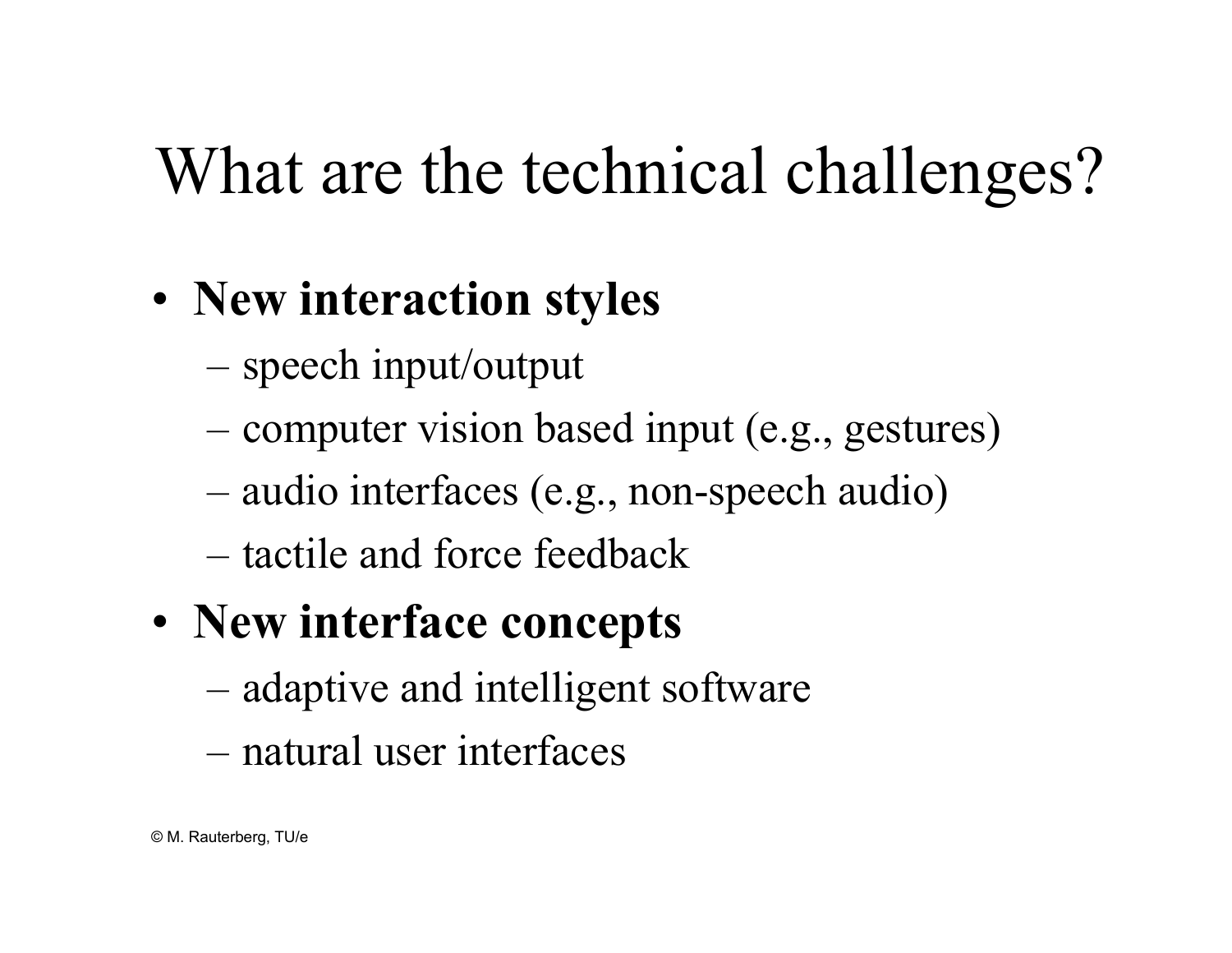## Human-human communication

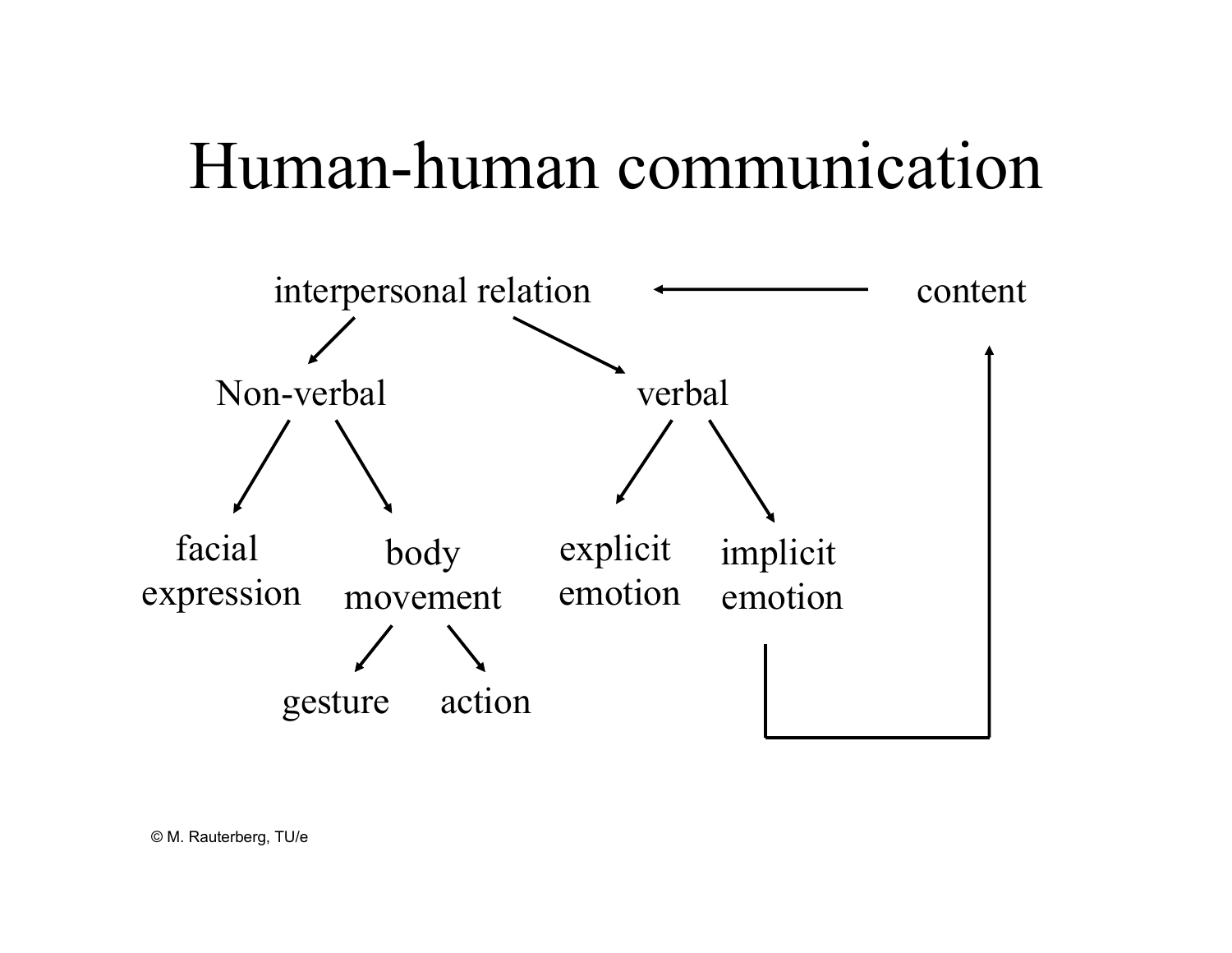#### Non-facial gestures associated with speech act

- Iconic gestures
	- – form of this gesture supports a feature of the described action or event (e.g., "he climbed up the pipe…")
- Metaphoric gestures
	- – form of this gesture is representational (e.g., "the meeting went on and on…")
- Deictic gestures
	- form of this gesture specializes or locates something in the physical space nearby the narrator (e.g., "this document shows…")

#### • Beat gestures

 small baton-like gestures that serve a pragmatic function (e.g., "she talked first, I mean second…")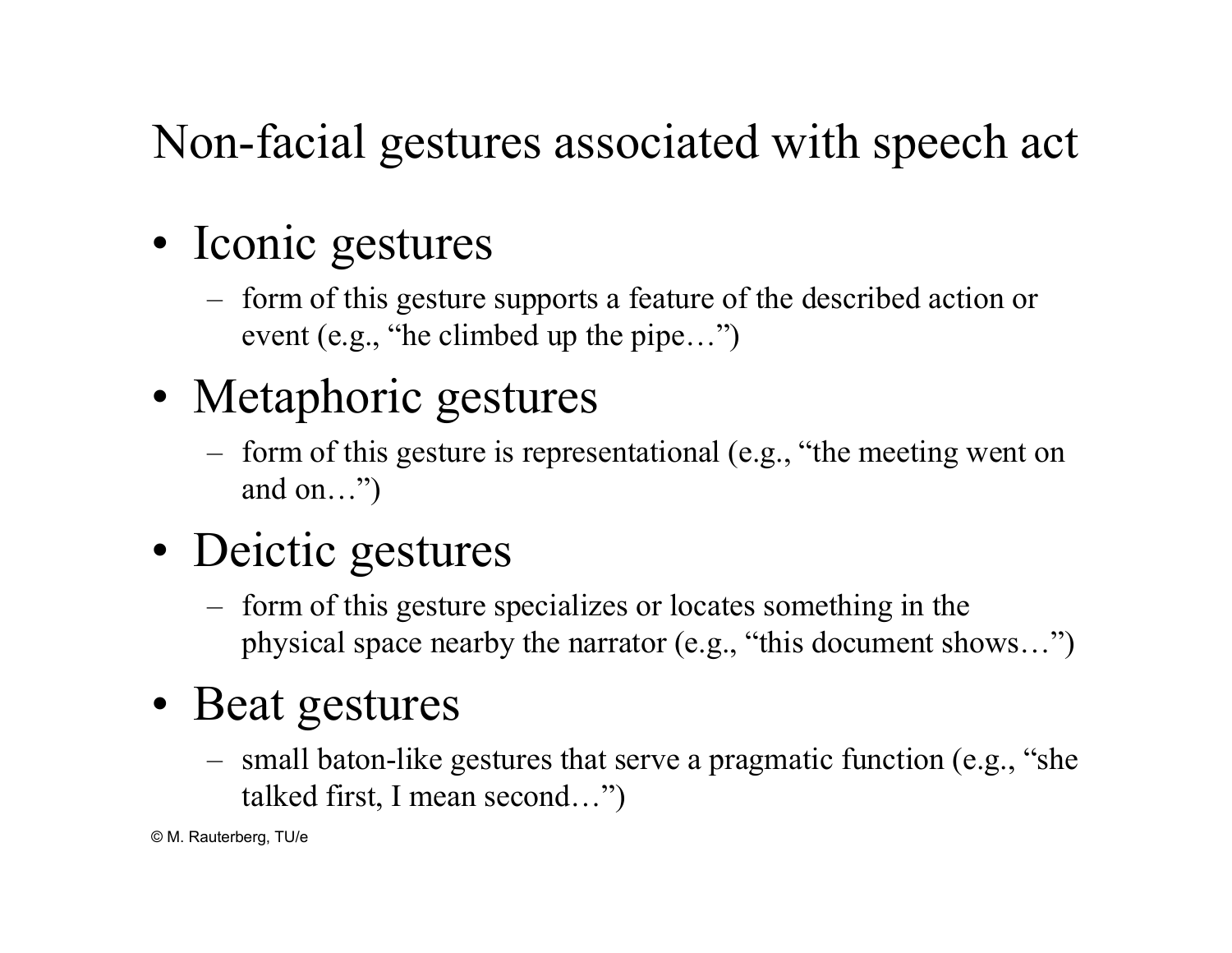### **What is the research approach?**

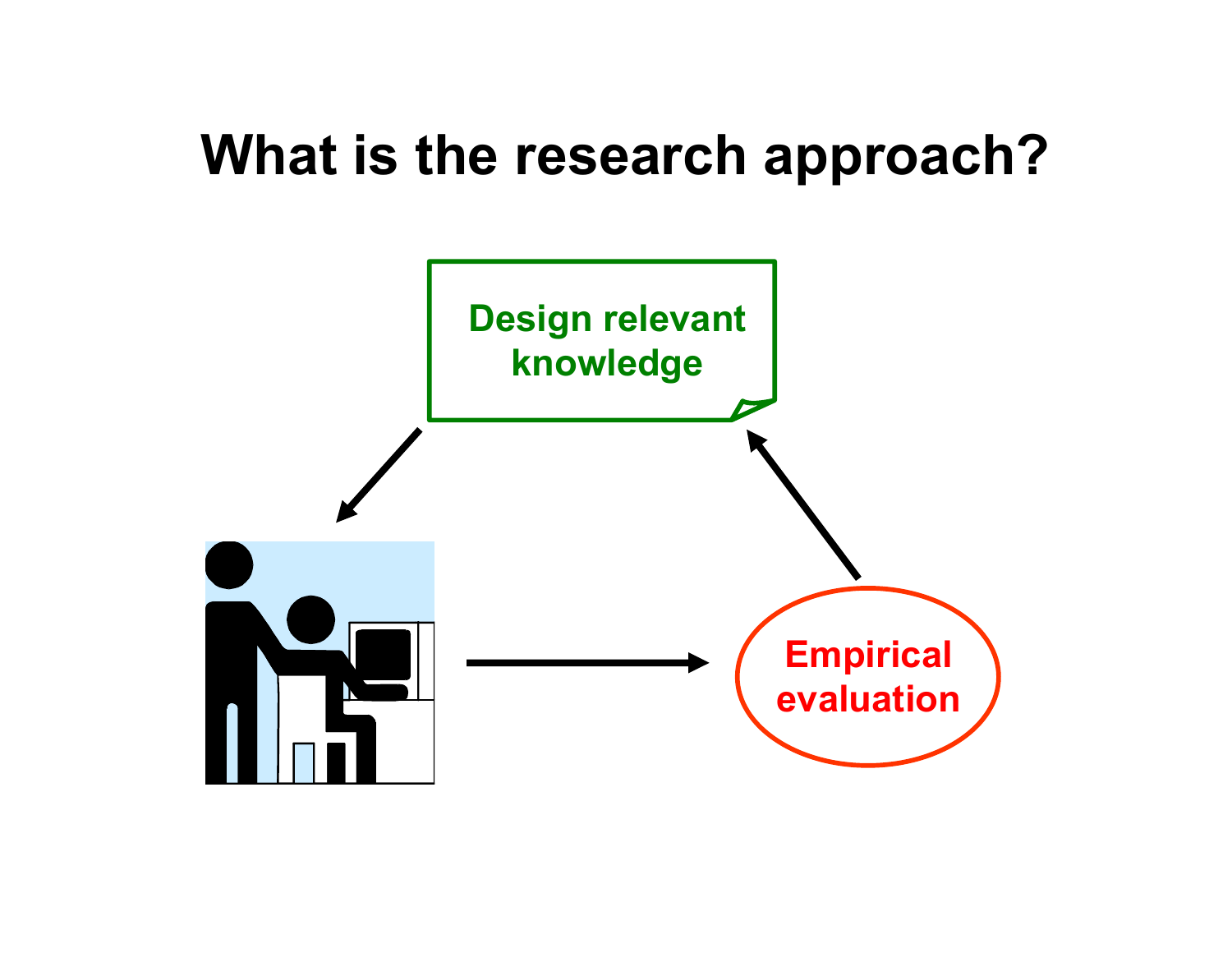## The most important design principle



- Perception Space
	- – The physical space where the user's attention is.
- • Action Space
	- – The physical space where the user acts in.
- Design Principle:
	- – perception space and action space must coincide!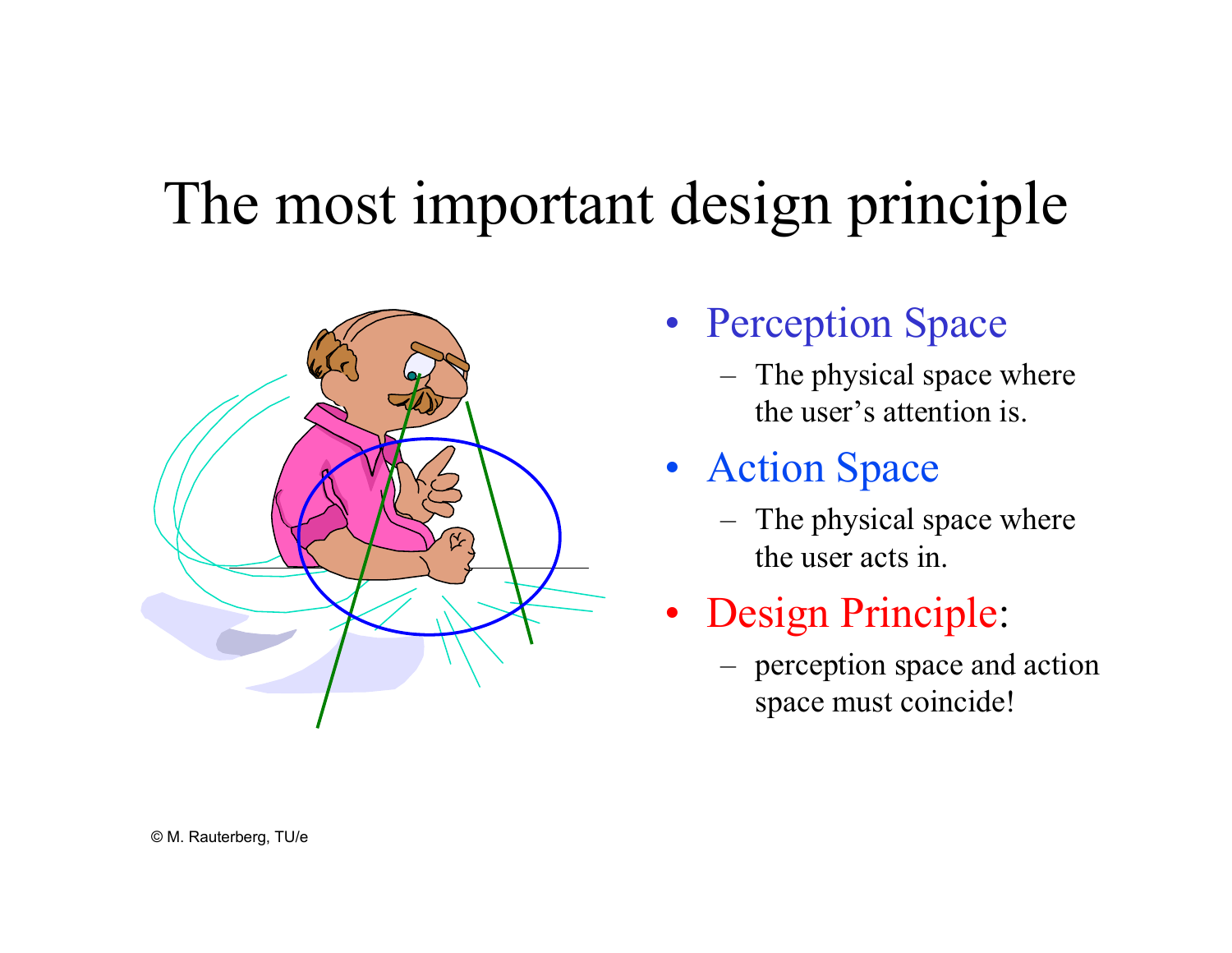Two design principles for natural user interfaces (NUIs):

1. design principle

No technical equipment inside to body space of the user!

2. design principle

© M. Rauterberg Perception space and action space must coincide!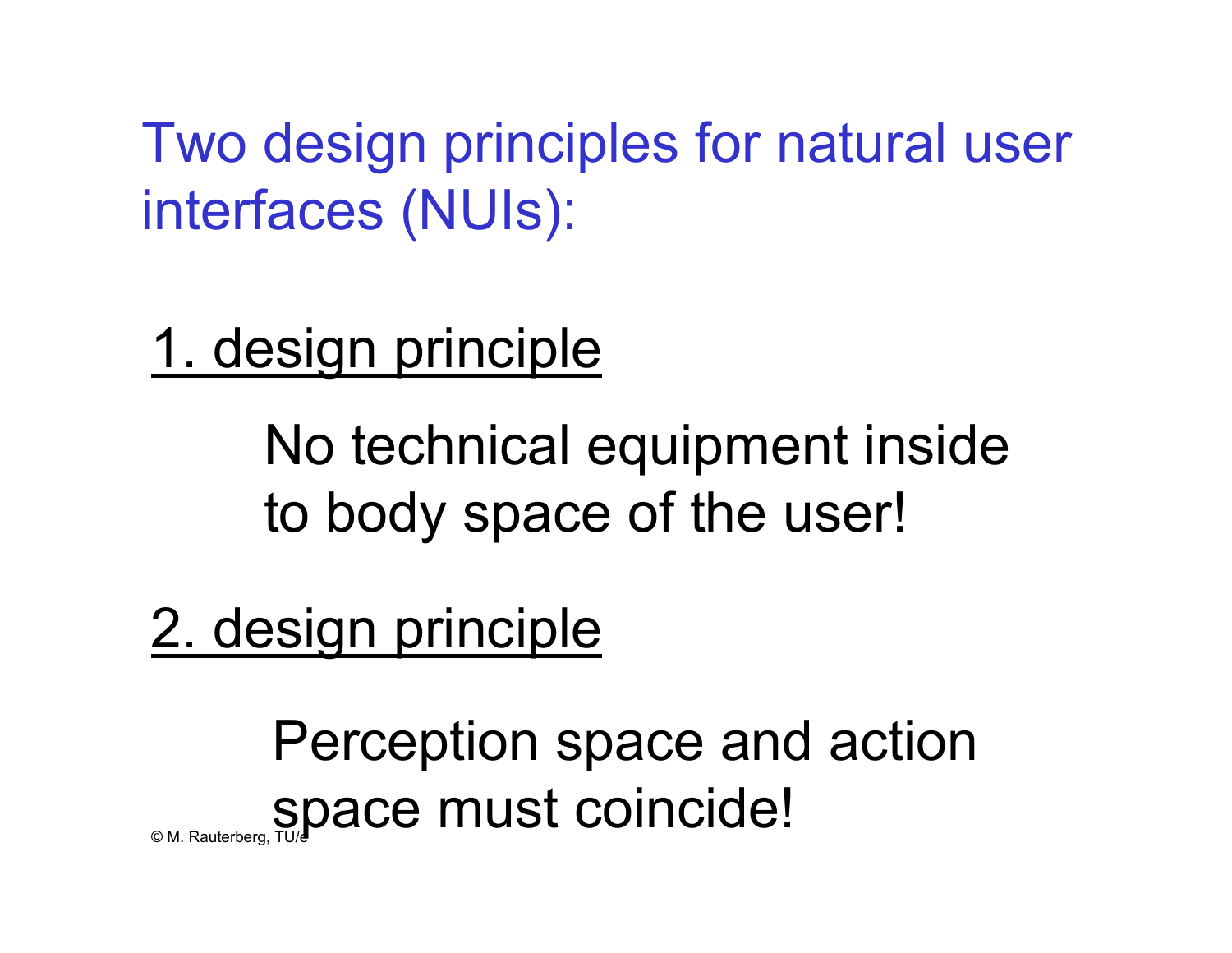### **Architecture of a Natural User Interface (NUI)**



**Wellner P, Mackay W, Gold R:** 

**Computer-Augmented Environments: Back to the Real World. (19 Fitzmaurice G, Ishii H, Buxton W:** 

**Bricks: Laying the Foundations for Graspable User Interfaces. (19**

**Tognazzini B:** 

**Tog on Software Design. (1996).**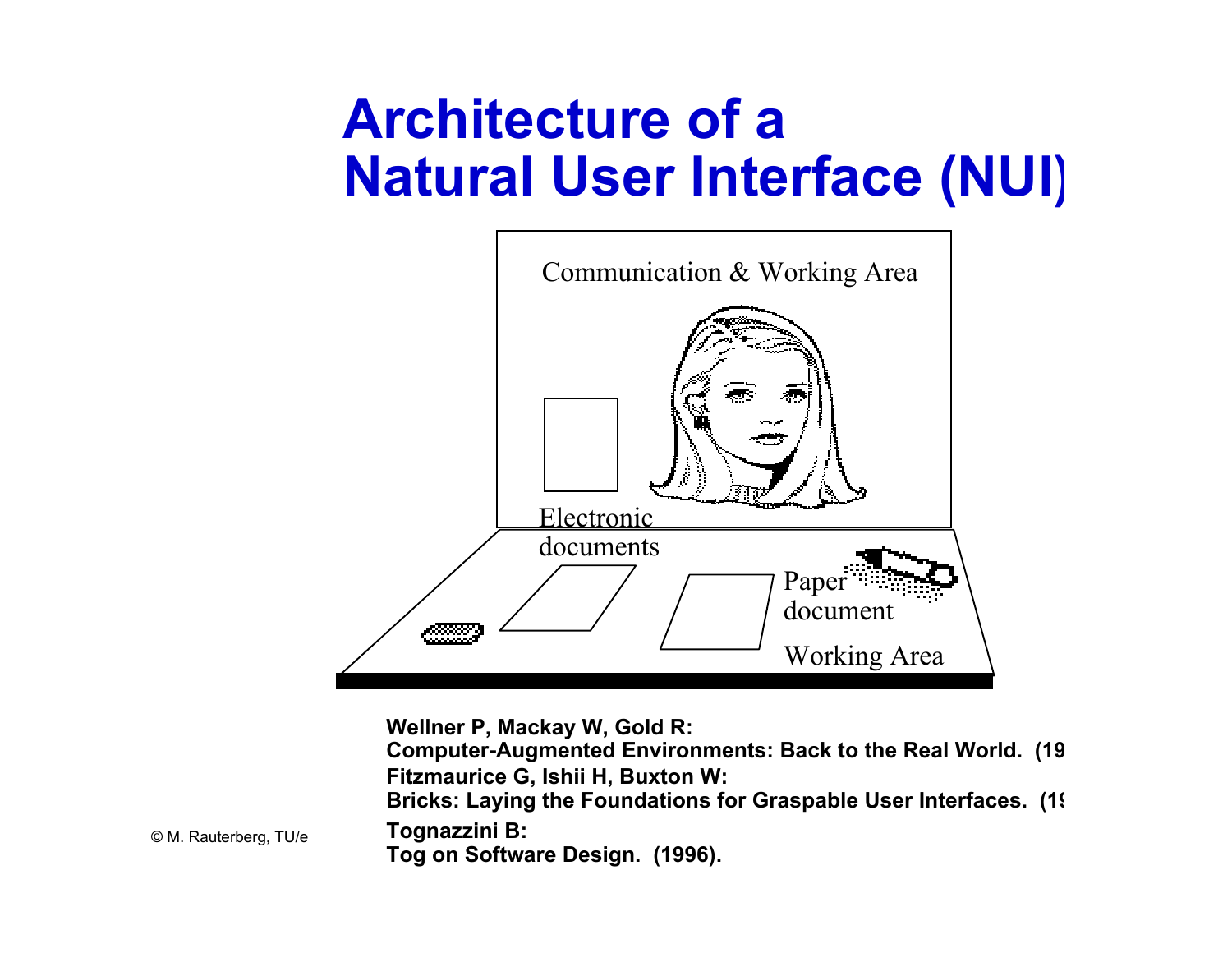#### **BUILD-IT: a tool for integrative design**



- $\bullet$  design team with experts from different disciplines
- • integration of **different expertise**
- •intuitive interaction style
- • an example for a natural user interface